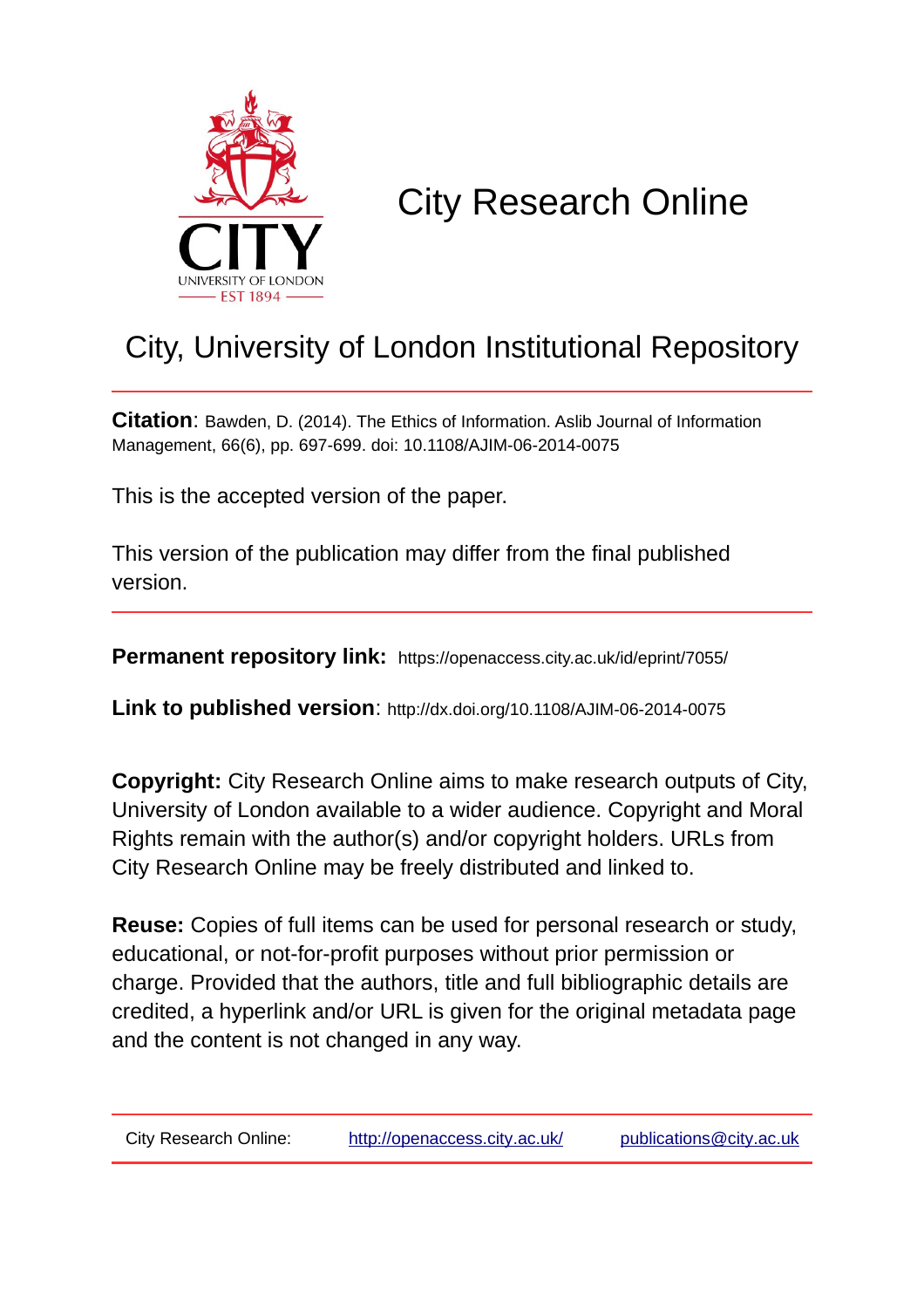Luciano Floridi *The ethics of information* Oxford: Oxford University Press xix plus 357 pages isbn 987‐0‐19‐964132‐1, hardback, publishers price £30

Luciano Floridi is well-known as the leading extant philosopher with a strong interest in information, and his latest book extends his contributions into the area of information ethics (hereafter, as in the book, IE).

IE became recognised as a concept in the 1980s, through pioneering writings such as Koenig, Kostrewski and Oppenheim (1981), as Floridi notes. However, a main theme of this book is that such treatments, and those which stemmed from them, lacked a full philosophical underpinning. This, he seeks to remedy: "Today, philosophy faces the challenge of providing a foundational treatment of the phenomena and the ideas underlying the information revolution, in order to foster our understanding and guide both the responsible construction of our society and the sustainable management of our natural and synthetic environments, In short, we need a *philosophy of information*. [This] investigates the conceptual nature and basic principles of information, including its ethical consequences." (p. xii)

Floridi sees the philosophy of information as a branch of philosophy itself, rather than as an adjunct to information and knowledge management or computer science. Information, in this view is "something as fundamental and significant as knowledge, being, validity, truth, meaning, mind, or good and evil, and so equally worthy of autonomous, philosophical investigation" (p. xii). And therefore, as with other branches of philosophy, ethics plays a major part. Floridi argues that considering the ethical problems of information, and its technologies, can lead us to reconsider some basic principles of ethics in general.

This book is therefore very much a work of serious philosophy, its task being "to contribute to [the] conceptual foundations of IE as a new area of philosophical research" (p. xiii). It is the second of a series of four monographs, entitled – just in case of any doubt as to the status of this work as academic philosophy in the grand tradition ‐ *Principia Philosophiae Informationis.* It follows a monograph on the philosophy of information (Floridi 2011), and will be followed in turn by a text on the politics of information. Floridi locates this work in a merger of the rival traditions of analytical and continental philosophy, and places it in a tradition from Plato and Plotinus through to Augustine and Moore, with some relation to Spinoza, Confuscius and others.

The book's arguments are situated in Floridi's contention that we are living through an 'informational turn' or 'fourth revolution', following the scientific revolutions of Copernicus, Darwin and Freud (Floridi 2014). This sees us regarding ourselves as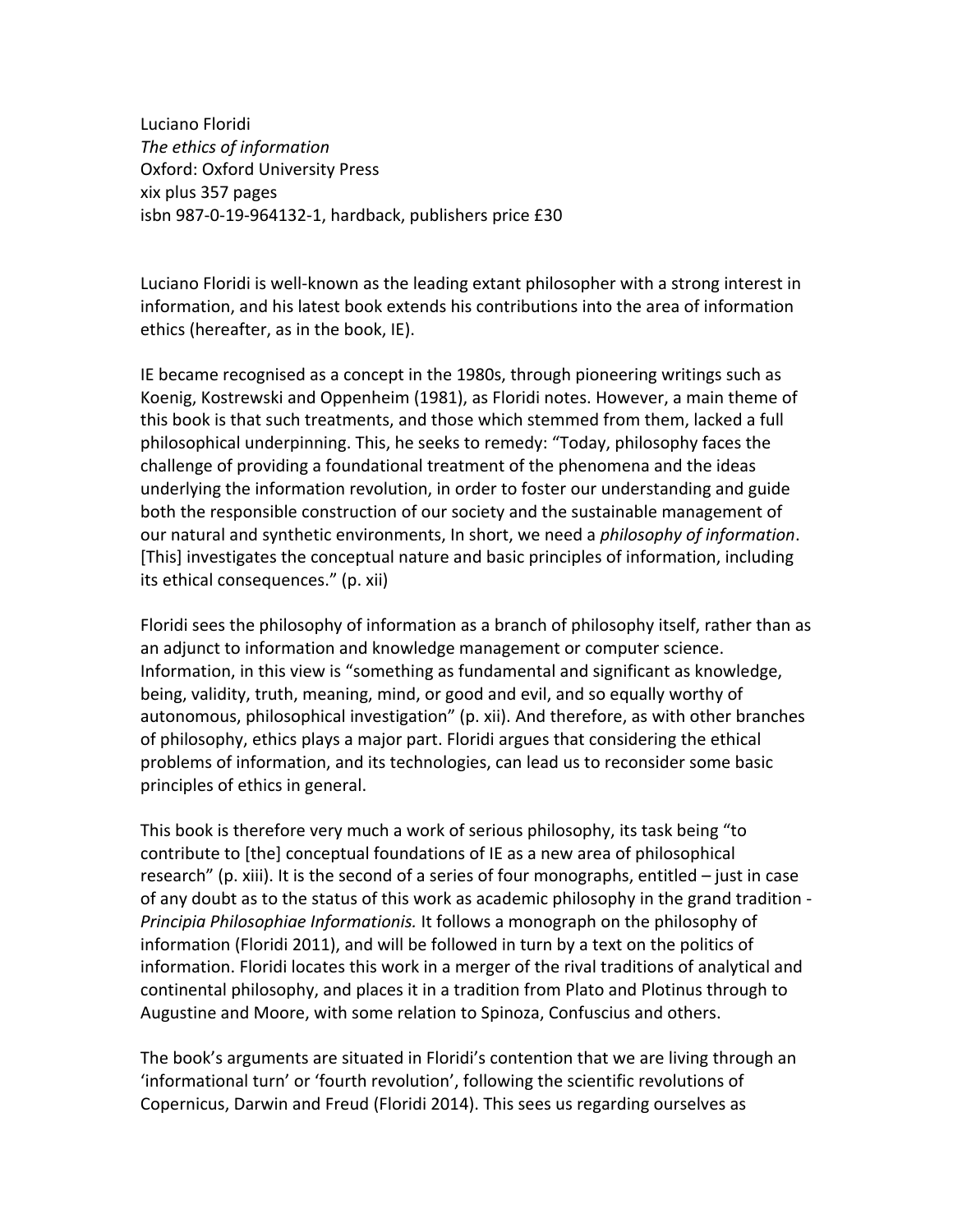informationally embodied organisms, 'inforgs', embedded in an informational environment, the 'infosphere', in which the boundaries between online and offline environments merge, so that we live in a manner termed 'onlife' (European Commission 2014). The present book is therefore about the creation of a framework of ethics for inforgs, including humans, but also artificial agents, living in the infosphere.

The books opens with chapters setting the scene by describing the information revolution, and the nature and foundations of the IE which are needed as a consequence. Subsequent chapters explore the moral implications of the actions inforgs in the infosphere, while the closing chapters with issues such as privacy, information and business ethics, and morality is distributed and global information societies.

Arguably the central idea, and one very different from that offered by other philosophical approaches to ethics is the any expression of Being, that is any distinct aspect of the infosphere, has intrinsic worth. This leads to the 'four ethical principles of IE':

- entropy ought not to be caused in the infosphere
- entropy ought to be prevented in the infosphere
- entropy ought to be removed from the infosphere
- the flourishing of informational entities as well as of the whole infosphere ought to be promote by preserving, cultivating, and enriching their well‐being

(Entropy is here understood in both the physical and information theoretic senses: a 'mixed‐upness' of physical or information systems.)

This book is not, as the author explicitly concedes, an introduction to information and computer ethics, nor a textbook on professional ethics. "IE is not immediately useful", he tells us, "to solve specific ethical problems … but nor does a textbook on Newtonian physics solve your car problems. IE is supposed to provide the conceptual grounds that then guide problem‐solving procedures" (pp. 313‐314). However, there are some links to the sort of ethical issues that occur in information management; librarians' codes of ethics get a mention, and there is a particularly interesting discussion of privacy from the infosphere perspective.

With commendable honesty, Floridi concedes that the book "is not a page-turner" (p. xiv). However, it is, in my view, about as clearly written as a book of this kind can be, and the author's use of summaries and conclusions at the beginnings and ends of chapters – which he charmingly relates to the *Battlestar Galactica* series – are of considerable help to the philosophical tyro. It has to be admitted that those without a strong background in philosophy will have to take much on trust, and will probably need to skip some sections, but this is no excuse for not engaging with this excellent book.

For more immediate guidance on ethical problems in information management, the reader would be better consult the chapters in Floridi's edited text on information and